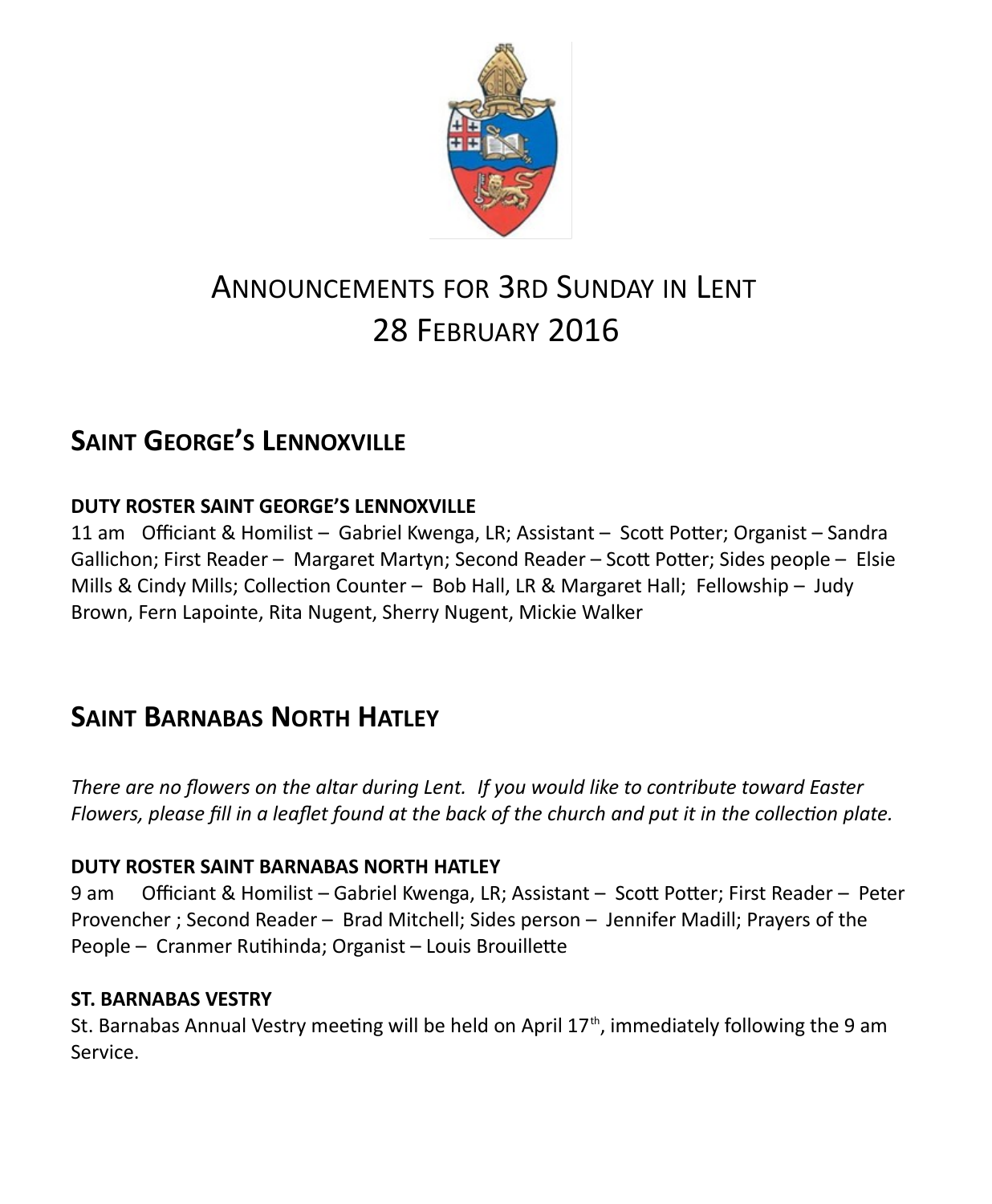# ON THIS WEEK

### **WORLD DAY OF PRAYER – LENNOXVILLE**

The World Day of Prayer service will be held on Friday, March 4 at 2 pm at Greenridge Baptist Church. All welcome.

## **NO SUNDAY SCHOOL TODAY – LENNOXVILLE**

### **DR. WHO SOCIETY – LENNOXVILLE**

Meets Thursdays from 7 – 10 pm in the Main Hall at St. George's Lennoxville.

## **The Nicene Creed: What Does the Church REALLY Believe?** – **St George's, Lennoxville** *Wednesday, February 24 – March 23, 6:00 pm*

A six weeks course on the Nicene Creed led by the Archdeacon will be held on the Wednesday Evenings in Lent. This course is particularly suitable for those of mature years considering preparation for the Sacrament of Confirmation. It is also suitable for those interested in the theology and philosophy of foundational Christian thought. Participants need not be Christians, but the course is for all those who are interested in what the Church REALLY believes as opposed to what most people THINK it believes. Conversation will take part over a Lenten soup supper.

### **Six Week Lenten Reflection Group – St George's, Lennoxville**  *Tuesday, February 16 – March 22, 9:00 – 10:00 am*

All are welcome for an hour of quiet reflection on the lectionary readings for Lent. We will use the method of lectio divina to listen for God's Word speaking in our lives. All materials are provided and there is no need to sign up.

#### **EASTER EGG ORDERS – LENNOXVILLE TODAY IS LAST DAY TO ORDER**

The Evening ACW is now taking orders for Easter eggs. Flavors: almond, cherry, chocolate, coconut, maple walnut, peanut butter, peppermint, vanilla. \$5 each. Contact a member of the Evening ACW to order your Easter eggs or call Margie Woollerton 819-346-6784. **Deadline for orders is February 28.**

Help making the Easter eggs would be appreciated on Feb. 29-March 1, March 7-8, March 14-15.

## **COMMUNITY COFFEE HOUR – FITCH BAY**

First Saturday of Every Month, 9:00 – 11:00 am St Matthias Church, Fitch Bay – Community Coffee hour. Coffee, tea and muffins. No charge. Everyone welcome.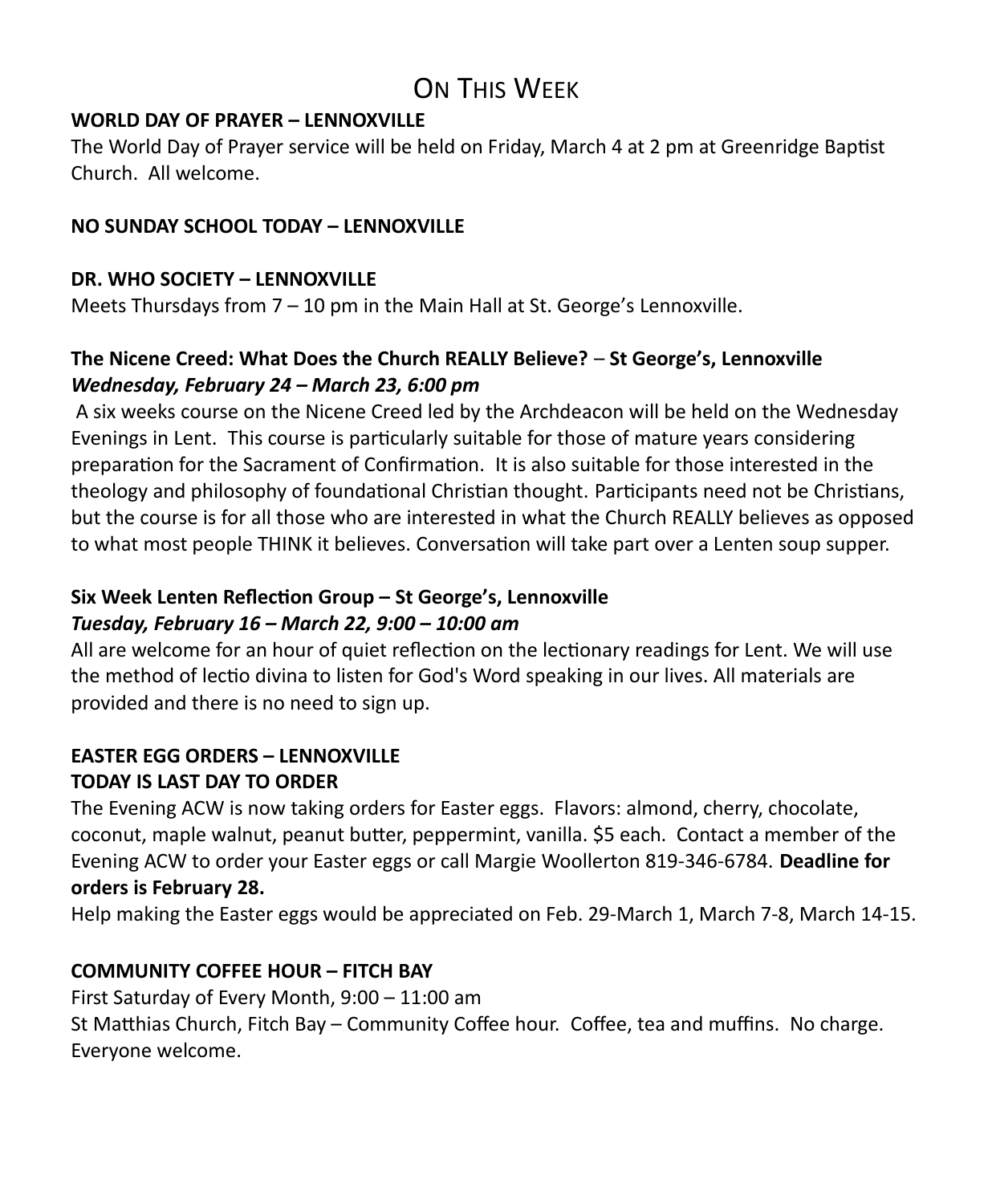## SERVICES THIS WEEK

| <b>TODAY</b>       | 9 AM        | <b>BCP MATTINS</b>         | <b>NORTH HATLEY</b> |
|--------------------|-------------|----------------------------|---------------------|
|                    | 9:00 AM     | <b>HOLY EUCHARIST</b>      | AYER'S CLIFF        |
|                    | $9:15$ AM   | <b>HOLY EUCHARIST</b>      | <b>MAGOG</b>        |
|                    | 11 AM       | <b>SERVICE OF THE WORD</b> | LENNOXVILLE         |
|                    | 11 AM       | <b>HOLY EUCHARIST</b>      | <b>COATICOOK</b>    |
| <b>NEXT SUNDAY</b> | <b>9 AM</b> | <b>HOLY EUCHARIST</b>      | <b>NORTH HATLEY</b> |
|                    | $9:15$ AM   | <b>BAS MORNING PRAYER</b>  | <b>MAGOG</b>        |
|                    | 11 AM       | <b>HOLY EUCHARIST</b>      | LENNOXVILLE         |

## DEANERY MEETINGS AT ST GEORGE'S LENNOXVILLE

### **DEANERY WORSHIP MINISTRY TEAM**

Meets Tuesday, March 8 at 10:00 – 11:00 am in the Upper Room

#### **LECTIO DIVINA**

Every Tuesday from 9 – 9:55 am in the Upper Room, St. George's Lennoxville.

## UPCOMING EVENTS

## **VESTRY REPORTS – LENNOXVILLE**

Vestry reports for St. George's Lennoxville should be submitted to Father Edward Simonton via email [edwardsimonton@gmail.com.](mailto:edwardsimonton@gmail.com) The date for Vestry will be announced later.

#### **VESTRY MEETING – AYER'S CLIFF**

St. George's - Ayer's Cliff is holding its Annual Vestry meeting at the church on Thursday, March 10 at 10:00 am.

Note: The church is collecting food donations for the on-going food bank that operated with the United Church to help in the community.

#### **PANCAKE BREAKFAST – NORTH HATLEY**

The NHRS Pancake Breakfast will be held on March 19<sup>th</sup> from 8 AM on.

#### **SHAMROCK TEA & SALE – SHERBROOKE**

The women of Plymouth-Trinity United Church are holding their annual Shamrock Tea and Bake Sale at 380 Dufferin Ave., on Saturday, March 12 from **2:00 – 4:00 p.m.** See poster on bulletin board in lobby for details.